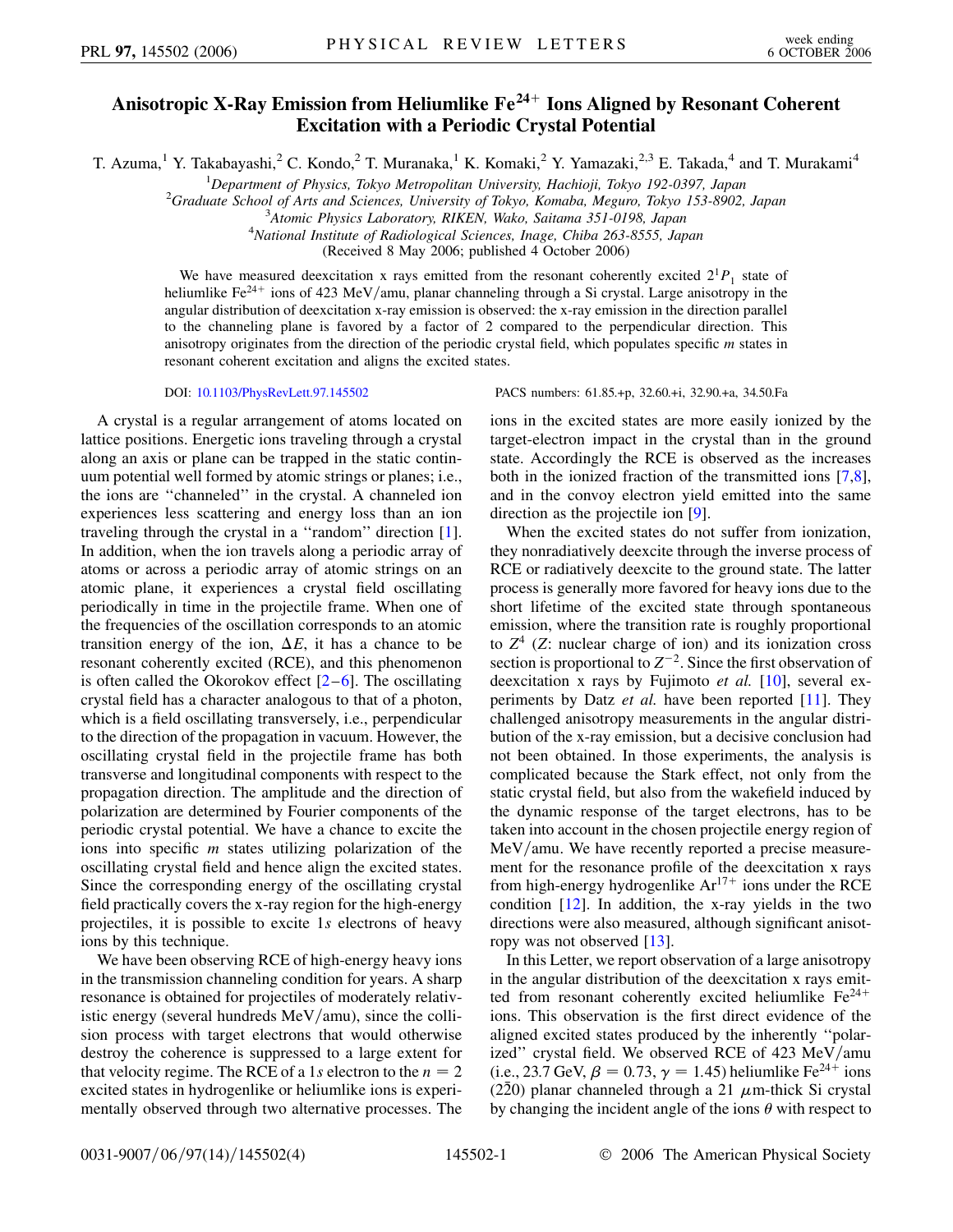the direction of the  $[110]$  axis in the  $(2\bar{2}0)$  plane through rotating the crystal  $[3,8]$  $[3,8]$  $[3,8]$  $[3,8]$  $[3,8]$ . The transition energy,  $\Delta E$ , under the resonance condition, is uniquely associated with the tilt angle by the equation of

$$
\Delta E = h\gamma \beta c[k\cos\theta/(a/\sqrt{2}) + l\sin\theta/a], \qquad (1)
$$

<span id="page-1-2"></span>where *a* is the lattice constant of a Si crystal and *c* is the light velocity. The two-dimensional Miller indices, (*k*, *l*), specify the atomic string [[8\]](#page-3-4). Since the transition energy of 1*s* electrons in heavy ions is large, an ion velocity of several hundreds MeV/amu is necessary to excite them with large probability. We observed the transition from the 1*s*<sup>2</sup> to 1*s*2*p* of heliumlike Fe<sup>24+</sup> ions under the  $(k, l)$  =  $(2, -1)$  resonance through measurements of the deexcitation x rays from the Fe ions. The incident ion energy was carefully chosen so that the RCE condition does not overlap with those of the levels of  $Fe^{25+}$  ions produced by the target-electron impact on the incident  $Fe<sup>24+</sup>$  ions in the crystal. The Fe<sup>24+</sup> ions were provided at the Heavy Ion Medical Accelerator at Chiba (HIMAC).

As shown in Fig. [1](#page-1-0), we set the  $(2\bar{2}0)$  plane horizontal. Hereafter, we define the *z* axis as the direction of the ion velocity, the *x* axis perpendicular to the  $(2\bar{2}0)$  plane, and the *y* axis normal to both of them. The channeled Fe ions travel in the  $z$  direction between two  $(2\bar{2}0)$  atomic planes which are parallel to the (*y*-*z*) plane guided by the static crystal electric field, i.e., the derivative of the planar continuum potential. Emitted x rays were detected by the two Si(Li) x-ray detectors placed on the vertical (*x*-*z*) and horizontal  $(y-z)$  planes at an angle of  $41^\circ$  with respect to the beam direction ( $\zeta$  direction) as shown in Fig. [1](#page-1-0) [\[12,](#page-3-8)[13\]](#page-3-9). The angle corresponds to  $\sim 90^\circ$  in the projectile frame for both detectors (i.e., nearly on the *x* and *y* axes) through the Lorentz transformation. That is, we measured x rays emitted from the Fe ions into both directions nearly perpendicular (*x* direction) and parallel (*y* direction) to the  $(2\bar{2}0)$ plane in the projectile frame. The intensity of the incident ions was monitored by  $K\alpha$  x rays from a thin Cu foil placed at the downstream end. It was kept to be less than  $10<sup>6</sup>$  cps to avoid the pileup effect in the preamplifiers for the x-ray detectors.

<span id="page-1-0"></span>

FIG. 1 (color online). Schematic layout of the experimental setup. The  $(2\bar{2}0)$  plane of the Si crystal is set horizontal. The crystal is rotated as a function of the tilt angle,  $\theta$ , from the [110] axis, the surface normal, in the horizontal  $(2\bar{2}0)$  plane.

The crucial issue on the RCE of the planar channeled ions is that the amplitude and the direction of the oscillating crystal field are functions of the ion position, *X*, i.e., the distance from the channel center in the *x* direction. Furthermore, we have to take account of the effect of the static crystal field on the electrons bound to the ion, i.e., the Stark effect. In Fig.  $2(a)$ , we present squared transition matrix elements, which are proportional to transition probabilities, for excitation of one of the two ground state electrons  $1s^2$  of Fe<sup>24+</sup> ions to 2*s*, 2 $p_x$ , 2 $p_y$ , and 2 $p_z$  as a function of the ion position *X* for the  $(k, l) = (2, -1)$ resonance. They are calculated by adopting the periodic crystal potential directly as a perturbation without dipole approximation. The transition probability to 2*s* is negligibly small. We naïvely regarded that electron excitation of  $1s^2$ ,  $1^1S_0 \rightarrow 1s2p$ ,  $2^1P_1$  is properly dealt with in a manner similar to hydrogenlike ions by assuming that the nuclear charge is completely screened by the other bound electron, and electron-electron correlation is neglected [[8\]](#page-3-4). In general, the oscillating crystal field felt by the ions has a tendency to increase in the region near the atomic plane, i.e., larger *X*. In the  $(k, l) = (2, -1)$  case, both the *x* and *z* components of the oscillating crystal field are always stronger than the *y* component, which is directly reflected in the relative magnitude of the transition matrix elements. In the case of heliumlike ions, the Stark mixing between 1*s*2*s* and 1*s*2*p* states is small due to the large difference in their unperturbed level energies but removes degeneracy among  $1s2p_x$ ,  $1s2p_y$ , and  $1s2p_z$  states. The static crystal field intermixes  $1s2s$  and  $1s2p_x$  to a small extent depending on the ion position *X*. It is noted that the dynamic wakefield is quite weak in the present energy region but it further intermixes  $1s2p<sub>z</sub>$  slightly with these two components. Thus we have excited singlet states consisting of one isolated and three nearly degenerate levels, the former being mostly composed of  $1s2s$   $2<sup>1</sup>S<sub>0</sub>$ . Two of the latter



<span id="page-1-1"></span>FIG. 2 (color online). (a) Squared transition matrix elements for  $2p_x$ ,  $2p_y$ , and  $2p_z$  components of the  $n = 2$  states for the  $(k, l) = (2, -1)$  resonance, and (b) their relative fraction in Level 1–3 of  $2^1P_1$  as a function of the distance from the channel center, *X*, in the planar channel. (c) Energy levels of the Level 1– 3 in the region close to an avoided crossing as a function of *X*. The distance from the channel center to the  $(2\bar{2}0)$  atomic plane is  $0.96 A$ .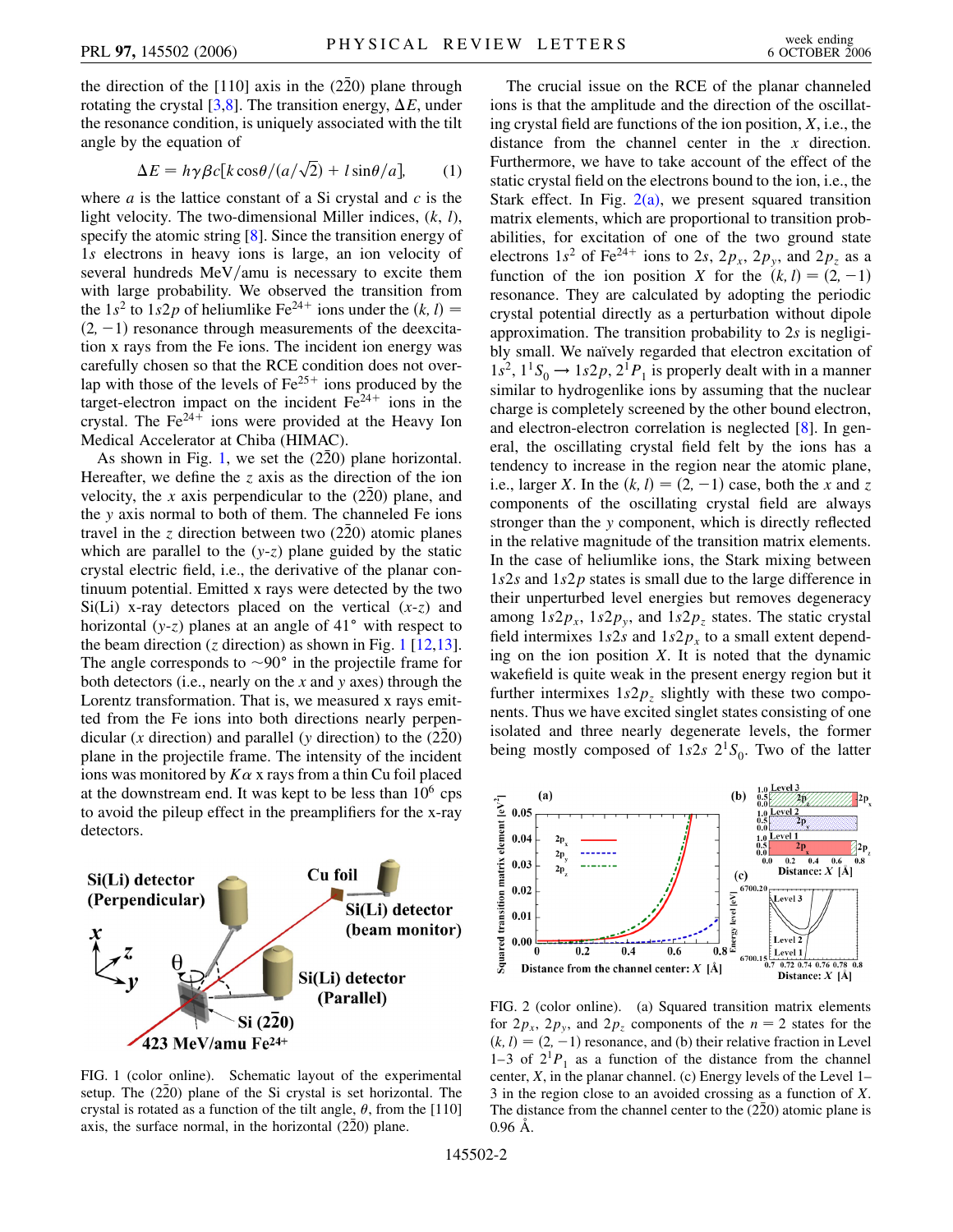are mostly composed of  $1s2p_x$  and  $1s2p_z$ , respectively, while the other of the latter is composed purely of  $1s2p_y$ . Hereafter we call these three sublevels of the excited state,  $2^{1}P_{1}$ , as Level 1–3 in the increasing order of energy eigenvalue at the channel center. Figure  $2(b)$  shows the fraction of 2*s*,  $2p_x$ ,  $2p_y$ , and  $2p_z$  components in eigenstate Level 1–3 of  $2^1P_1$  as a function of the distance *X* from the channel center. It is noted that the  $2p_x$ -rich and  $2p_z$ -rich natures are exchanged between Level 1 and 3 through an avoided crossing at the ion position  $X = \sim 0.74$  Å when the ion travels in the *x* direction. Nevertheless, the nature of the wave function is shown to remain unchanged via the diabatic transition between two sublevels owing to the small splitting and the large ion velocity in the *x* direction according to the Landau-Zener criteria. Thus, the  $2^1P_1$ state of the heliumlike ions practically consists of three degenerate levels of  $2p_x$ ,  $2p_y$ , and  $2p_z$  in the crystal. In addition, we note that mixing of singlet and triplet states for heliumlike Fe<sup>24+</sup> is  $\sim$ 10% due to the *jj* coupling nature. However, through a relativistic configuration interaction (CI) type calculation, we confirmed that general tendency of fraction of 2*s*,  $2p_x$ ,  $2p_y$ , and  $2p_z$  components as a function of the field strength is explained by the present crude approximation [\[14\]](#page-3-11).

When we detect the deexcitation x rays in the parallel direction, we observe x rays emitted mainly from  $2p_x$  and  $2p<sub>z</sub>$  levels, because x rays due to the dipole transition are emitted preferentially in the perpendicular direction with respect to the dipole. On the other hand, we observe x rays emitted mainly from  $2p_y$  and  $2p_z$  levels, when we detect them in the perpendicular direction. As a whole, we expect larger x-ray yield in the parallel direction than in the perpendicular direction.

The x rays emitted from the Fe ions were observed at 10.2 keV with the Si (Li) detectors, an energy which is  $\sim$  50% Doppler shifted from the intrinsic transition energy due to the ion motion. Typical examples of the raw spectra detected by the Si(Li) x-ray detector have been shown in [\[12\]](#page-3-8). Since the attenuation length of a 10.2 keV x ray in silicon, 145  $\mu$ m [[15](#page-3-12)], is sufficiently greater than the target crystal thickness, absorption is negligibly small. Figure [3](#page-2-0) shows the yield of the deexcitation x rays of 10.2 keV as a function of the tilt angle, which relates to the transition energy by Eq. ([1\)](#page-1-2). An increase in the x-ray yield under the resonance condition corresponding to  $1s^2$ ,  $1^1S_0 \rightarrow 1s2p$ ,  $2^{1}P_{1}$  was clearly observed together with the small peak corresponding to  $2^{1}S_0$  or  $2^{3}P_1$ . The origin of the latter peak is complicated: the  $2<sup>3</sup>P$  state is mixed with  $2<sup>1</sup>P$  as already described, and the direct 2<sup>1</sup>*S* excitation through the nondipole transition associated with the Stark mixing may contribute to this peak, the detail of which will be discussed elsewhere. The two arrows in Fig. [3](#page-2-0) show the theoretical transition energies in vacuum [[16](#page-3-13)]. The most striking feature we found is that the x-ray yield in the direction parallel to the  $(2\bar{2}0)$  channeling plane is larger than in the direction perpendicular by a factor of 2 in the

<span id="page-2-0"></span>

FIG. 3 (color online). The RCE profiles of  $(k, l) = (2, -1)$ resonance in (220) planar channeling through a 21  $\mu$ m-thick Si crystal as a function of the tilt angle,  $\theta$ , from the [110] axis in the horizontal  $(2\bar{2}0)$  plane for deexcitation x rays from Fe ions measured with the Si(Li) detectors at the parallel position to the plane  $(\bullet)$ , and at the perpendicular position  $(\circ)$ .

resonance condition for  $2^1P_1$ . The present large anisotropy originates from the fact that the oscillating crystal field in the *x* direction is much stronger than in the *y* direction as already described, which leads to a selective transition to the  $2p_x$  level with large probability through RCE and alignment of the excited states.

We point out that intrashell mixing due to target-electron impact does not play a crucial role, since this effect would otherwise obscure the initial alignment of the excited states. The direct dipole transition between three degenerate states of heliumlike ions is not allowed. Accordingly intrashell mixing occurs only through two-step transition like  $2p_x \rightarrow 2s \rightarrow 2p_y$ , which is considered not to occur frequently prior to x-ray emission.

The angular distribution of the x-ray emission through the dipole transition from  $2p_x$  and  $2p_z$  components obeys the sin<sup>2</sup> $\theta$  law, and the transition to  $2p_y$  is small as shown in Fig.  $2(a)$ . Thereby, we multiplied the x-ray yield in the parallel direction by  $8\pi/3$  to estimate the absolute total x-ray yield roughly. This procedure results in 1.7 photon emission per incident ion for the  $2^{1}P_{1}$  peak after subtracting the nonresonant component. It implies the Fe ions experience excitation and deexcitation once on the average during the passage through the 21  $\mu$ m-thick crystal due to the short lifetime of the  $2^{1}P_1$  excited state  $[4.57 \times$  $10^{14}$  s<sup>-1</sup> [\[16\]](#page-3-13) corresponding to the mean free path (mfp) of 0.69  $\mu$ m] and large RCE probability. The mfp of RCE is estimated to be in the order of a few  $\mu$ m. Another decay process, i.e., ionization, depends strongly on the local density of target electrons along the trajectory. However, the ionized fraction of 0.13 per incident ion at the peak of the resonance profile measured through the charge state distribution of the transmitted ions suggests that deexcitation is much preferred to ionization. We performed a crude Monte Carlo simulation of RCE and x-ray emission taking